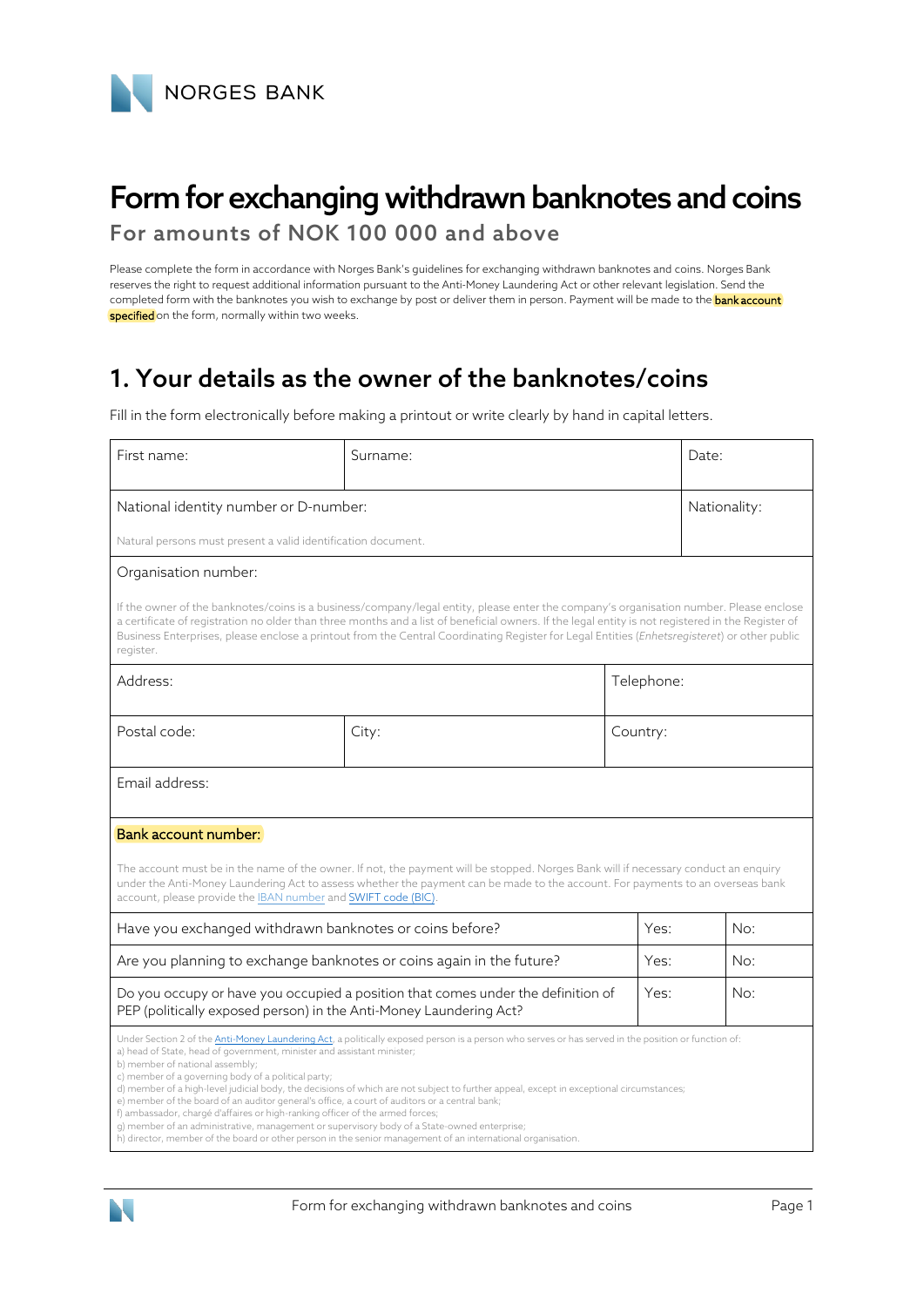# 2. Details of the banknotes/coins to be exchanged

Specify the number of banknotes and coins of each denomination and the total amount to be exchanged. Fill in the form electronically before making a printout or write clearly by hand in capital letters.

| Withdrawn banknotes             | Withdrawn coins                 |  |
|---------------------------------|---------------------------------|--|
| Number of 1000-krone banknotes: | Number of 10-krone coins:       |  |
| Number of 500-krone banknotes:  | Number of 5-krone coins:        |  |
| Number of 200-krone banknotes:  | Number of 50-øre coins (brown): |  |
| Number of 100-krone banknotes:  |                                 |  |
| Number of 50-krone banknotes:   |                                 |  |
| Number of 10-krone banknotes:   |                                 |  |
| Number of 5-krone banknotes:    |                                 |  |
| Total amount in NOK:            |                                 |  |

# 3. How the banknotes or coins came to be in your possession

Norges Bank has legal obligations under the Anti-Money Laundering Act. Like your bank, we are required to investigate how the money you wish to exchange came into your possession. We therefore need to enquire about the origin of the banknotes/coins and ask you to submit relevant documentation as far as possible. Good documentation will result in a shorter processing time. Fill in the form electronically before making a printout or write clearly by hand in capital letters.

### If received as remuneration:

If you received the banknotes/coins as remuneration for work, goods or services, describe the specific kind of work, goods, services, occupational group or business:

The period in which the money was earned:

#### Details of employer/contract partner/business:

Name:

Address:

Do you have an ownership interest in the business where you earned the money? Yes: **No:** 

You must also enclose a copy of documentation in the form of a bank statement showing income, account withdrawals, wage slips, tax returns or other documents (such as receipts, sales notices, accounts, advertisements). A bank statement showing income and withdrawals may be sufficient.